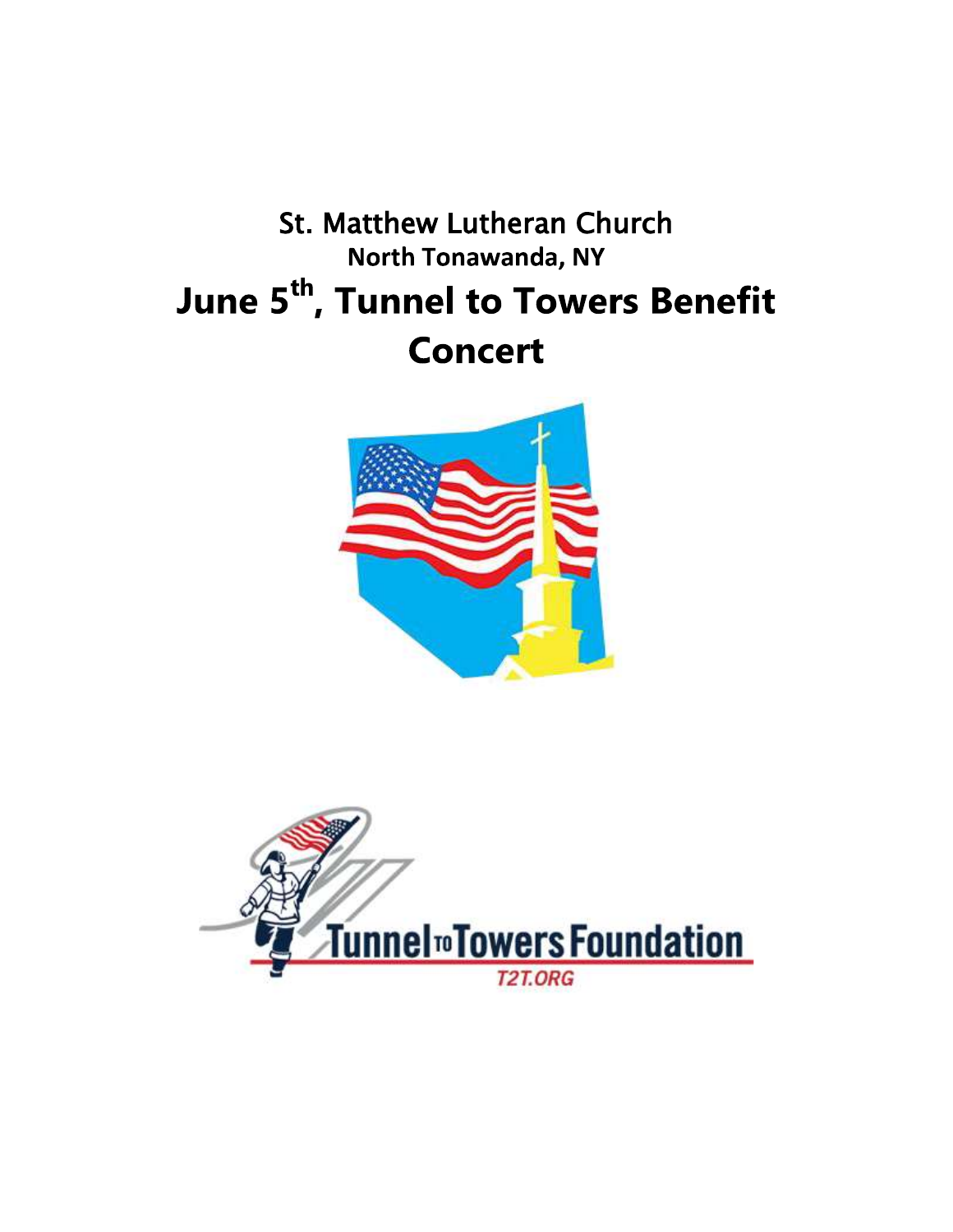## Welcome

To Today's Concert to Benefit Tunnel to Towers

<u>Program</u> **Opening Remarks-Pastor Blaine Jorg** 

**National Anthem and Raising of the American Flag The Pledge of Allegiance Battle Hymn of the Republic** 

**Recognition of all Military, Police Officers, Firefighters and First Responders** 

**Performance by Esther and Rennie Kaufmann** 

**Intermission** 

**Performance by Michael Kelly Blanchard** 

**Closing Prayer-Pastor Blaine Jorg God Bless America**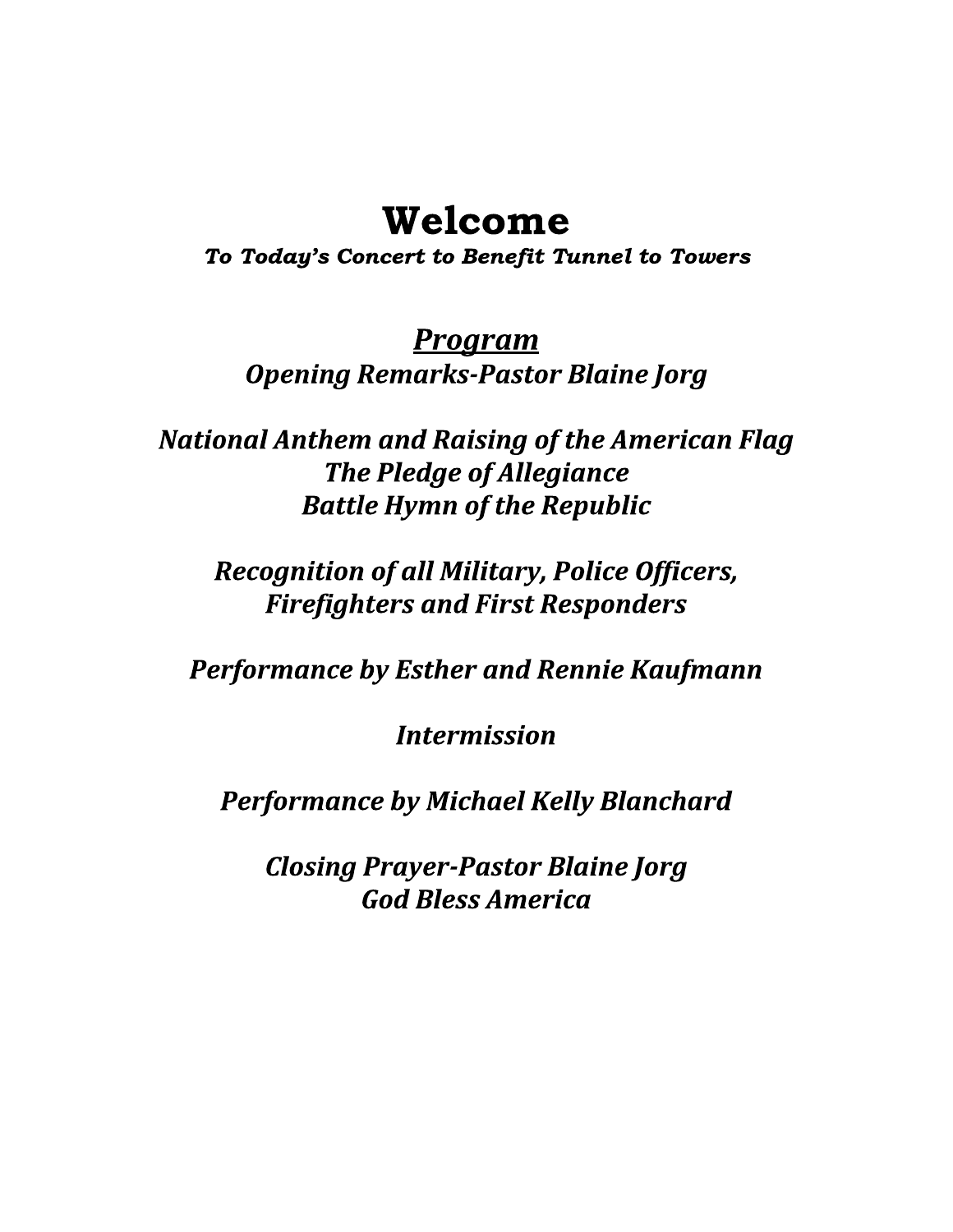#### The American National Anthem

O say, can you see By the dawn's early light What so proudly we hail'd At the twilight's last gleaming Whose broad stripes and bright stars Through the perilous fight O'er the ramparts we watch'd Were so gallantly streaming And the rocket's red glare The bombs bursting in air Gave proof through the night That our flag was still there O say, does that star-spangled banner yet wave O'er the land of the free And the home of the brave

#### Battle Hymn of the Republic

Mine eyes have seen the glory of the coming of the Lord He is trampling out the vintage where the grapes of wrath are stored He have loosed the fateful lightening of His terrible swift sword His truth is marching on Glory, glory Hallelujah Glory, glory Hallelujah Glory, glory Hallelujah His truth is marching on

He has sounded forth the trumpet that shall never call retreat He is sifting out the hearts of men before His judgment seat Oh, be swift, my soul to answer, oh, be jubilant, my feet Our God is marching on Glory, glory Hallelujah Glory, glory Hallelujah

In the beauty of the lilies Christ was born across the sea With a glory in His bosom that transfigures you and me As He died to make men holy, let us die to make men free While God is marching on Glory, glory Hallelujah Glory, glory Hallelujah Glory, glory Hallelujah His truth is marching on